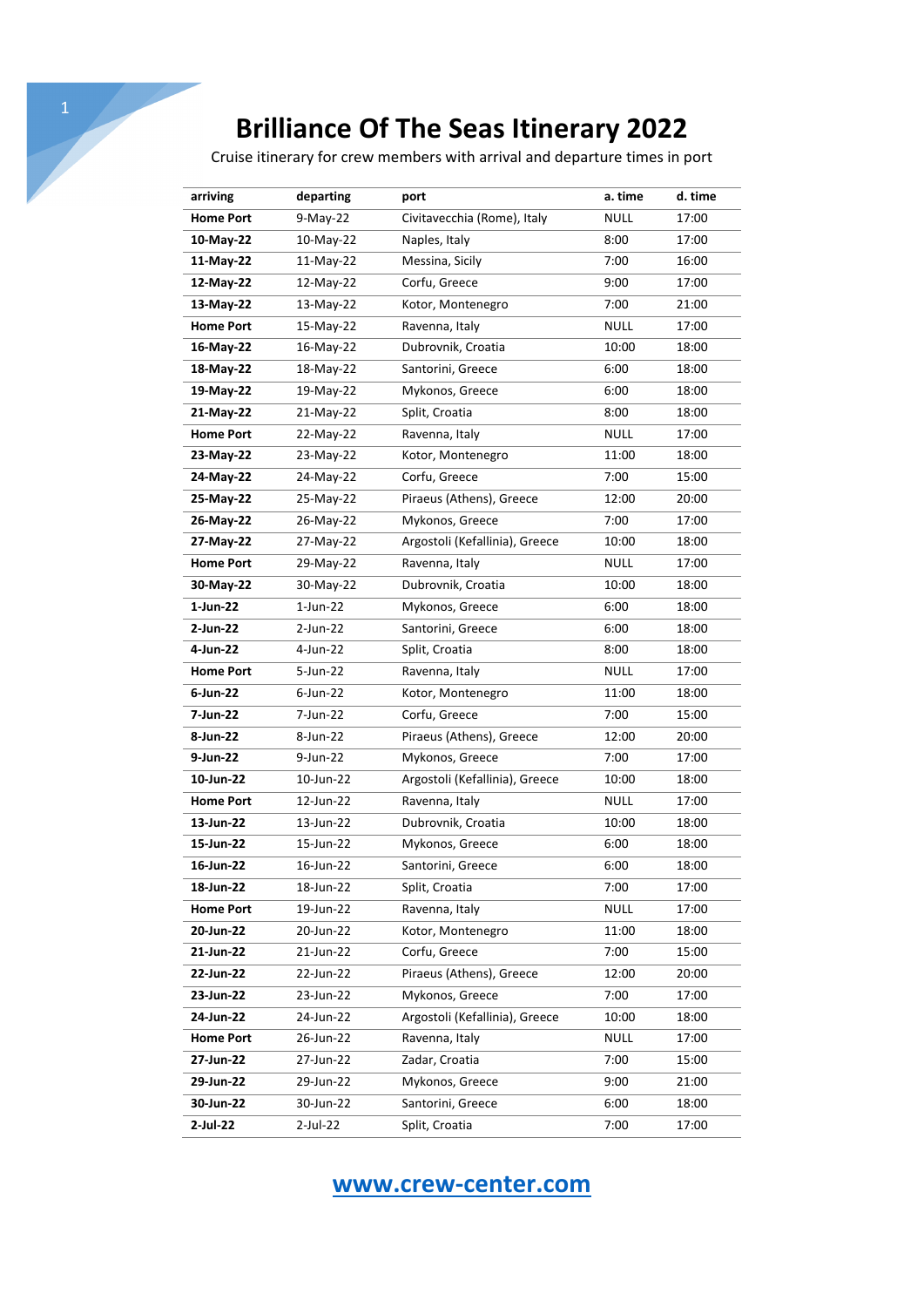Cruise itinerary for crew members with arrival and departure times in port

| <b>Home Port</b> | $3$ -Jul-22 | Ravenna, Italy                 | <b>NULL</b> | 17:00 |
|------------------|-------------|--------------------------------|-------------|-------|
| 4-Jul-22         | 4-Jul-22    | Kotor, Montenegro              | 11:00       | 18:00 |
| 5-Jul-22         | 5-Jul-22    | Corfu, Greece                  | 7:00        | 15:00 |
| $6$ -Jul-22      | $6$ -Jul-22 | Piraeus (Athens), Greece       | 12:00       | 20:00 |
| 7-Jul-22         | 7-Jul-22    | Mykonos, Greece                | 7:00        | 17:00 |
| 8-Jul-22         | 8-Jul-22    | Argostoli (Kefallinia), Greece | 10:00       | 18:00 |
| <b>Home Port</b> | 10-Jul-22   | Ravenna, Italy                 | <b>NULL</b> | 17:00 |
| 11-Jul-22        | 11-Jul-22   | Dubrovnik, Croatia             | 10:00       | 18:00 |
| 13-Jul-22        | 13-Jul-22   | Santorini, Greece              | 6:00        | 18:00 |
| 14-Jul-22        | 14-Jul-22   | Mykonos, Greece                | 6:00        | 18:00 |
| 16-Jul-22        | 16-Jul-22   | Split, Croatia                 | 8:00        | 18:00 |
| <b>Home Port</b> | 17-Jul-22   | Ravenna, Italy                 | <b>NULL</b> | 17:00 |
| 18-Jul-22        | 18-Jul-22   | Kotor, Montenegro              | 11:00       | 18:00 |
| 19-Jul-22        | 19-Jul-22   | Corfu, Greece                  | 7:00        | 15:00 |
| 20-Jul-22        | 20-Jul-22   | Piraeus (Athens), Greece       | 12:00       | 20:00 |
| 21-Jul-22        | 21-Jul-22   | Mykonos, Greece                | 7:00        | 17:00 |
| 22-Jul-22        | 22-Jul-22   | Argostoli (Kefallinia), Greece | 10:00       | 18:00 |
| <b>Home Port</b> | 24-Jul-22   | Ravenna, Italy                 | <b>NULL</b> | 17:00 |
| 25-Jul-22        | 25-Jul-22   | Dubrovnik, Croatia             | 10:00       | 18:00 |
| 27-Jul-22        | 27-Jul-22   | Mykonos, Greece                | 7:00        | 18:00 |
| 28-Jul-22        | 28-Jul-22   | Santorini, Greece              | 7:00        | 18:00 |
| 30-Jul-22        | 30-Jul-22   | Split, Croatia                 | 7:00        | 17:00 |
| <b>Home Port</b> | 31-Jul-22   | Ravenna, Italy                 | <b>NULL</b> | 17:00 |
| 1-Aug-22         | 1-Aug-22    | Kotor, Montenegro              | 11:00       | 18:00 |
| 2-Aug-22         | 2-Aug-22    | Corfu, Greece                  | 7:00        | 15:00 |
| 3-Aug-22         | 3-Aug-22    | Piraeus (Athens), Greece       | 12:00       | 20:00 |
| 4-Aug-22         | 4-Aug-22    | Mykonos, Greece                | 7:00        | 17:00 |
| 5-Aug-22         | 5-Aug-22    | Argostoli (Kefallinia), Greece | 10:00       | 18:00 |
| <b>Home Port</b> | 7-Aug-22    | Ravenna, Italy                 | <b>NULL</b> | 17:00 |
| 8-Aug-22         | 8-Aug-22    | Dubrovnik, Croatia             | 10:00       | 18:00 |
| 10-Aug-22        | 10-Aug-22   | Mykonos, Greece                | 6:00        | 18:00 |
| 11-Aug-22        | 11-Aug-22   | Santorini, Greece              | 6:00        | 18:00 |
| 13-Aug-22        | 13-Aug-22   | Split, Croatia                 | 8:00        | 18:00 |
| <b>Home Port</b> | 14-Aug-22   | Ravenna, Italy                 | <b>NULL</b> | 17:00 |
| 15-Aug-22        | 15-Aug-22   | Kotor, Montenegro              | 11:00       | 18:00 |
| 16-Aug-22        | 16-Aug-22   | Corfu, Greece                  | 7:00        | 15:00 |
| 17-Aug-22        | 17-Aug-22   | Piraeus (Athens), Greece       | 12:00       | 20:00 |
| 18-Aug-22        | 18-Aug-22   | Mykonos, Greece                | 7:00        | 17:00 |
| 19-Aug-22        | 19-Aug-22   | Argostoli (Kefallinia), Greece | 10:00       | 18:00 |
| <b>Home Port</b> | 21-Aug-22   | Ravenna, Italy                 | <b>NULL</b> | 17:00 |
| 22-Aug-22        | 22-Aug-22   | Dubrovnik, Croatia             | 10:00       | 18:00 |
| 24-Aug-22        | 24-Aug-22   | Mykonos, Greece                | 6:00        | 18:00 |
| 25-Aug-22        | 25-Aug-22   | Santorini, Greece              | 6:00        | 18:00 |
| 27-Aug-22        | 27-Aug-22   | Split, Croatia                 | 8:00        | 18:00 |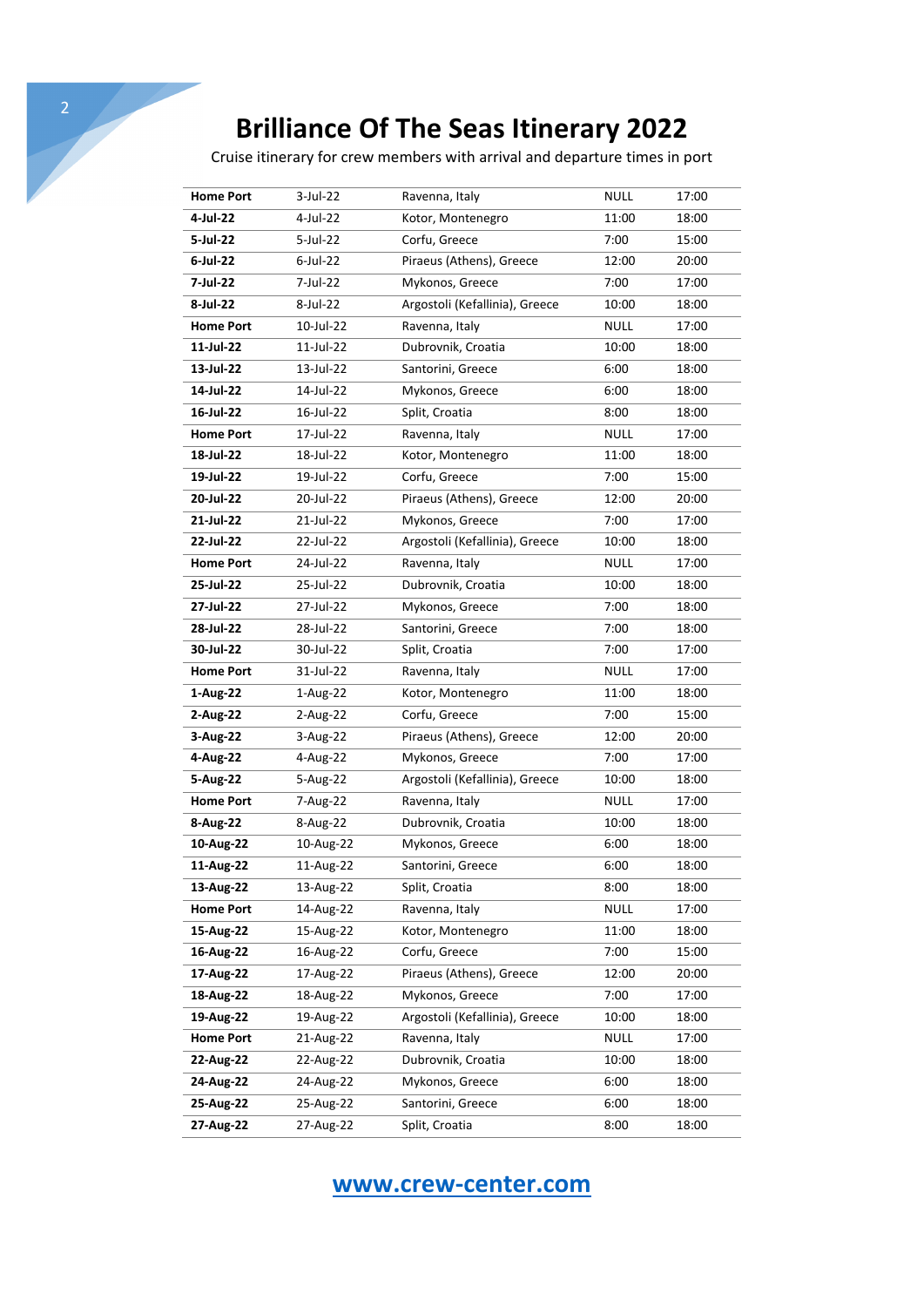Cruise itinerary for crew members with arrival and departure times in port

| <b>Home Port</b> | 28-Aug-22  | Ravenna, Italy                 | <b>NULL</b> | 17:00 |
|------------------|------------|--------------------------------|-------------|-------|
| 29-Aug-22        | 29-Aug-22  | Kotor, Montenegro              | 11:00       | 18:00 |
| 30-Aug-22        | 30-Aug-22  | Corfu, Greece                  | 7:00        | 15:00 |
| 31-Aug-22        | 31-Aug-22  | Piraeus (Athens), Greece       | 12:00       | 20:00 |
| $1-Sep-22$       | $1-Sep-22$ | Mykonos, Greece                | 7:00        | 17:00 |
| 2-Sep-22         | 2-Sep-22   | Argostoli (Kefallinia), Greece | 10:00       | 18:00 |
| <b>Home Port</b> | 4-Sep-22   | Ravenna, Italy                 | <b>NULL</b> | 17:00 |
| 5-Sep-22         | 5-Sep-22   | Dubrovnik, Croatia             | 10:00       | 18:00 |
| 7-Sep-22         | 7-Sep-22   | Mykonos, Greece                | 6:00        | 18:00 |
| 8-Sep-22         | 8-Sep-22   | Santorini, Greece              | 6:00        | 18:00 |
| 10-Sep-22        | 10-Sep-22  | Split, Croatia                 | 8:00        | 18:00 |
| <b>Home Port</b> | 11-Sep-22  | Ravenna, Italy                 | <b>NULL</b> | 17:00 |
| 12-Sep-22        | 12-Sep-22  | Kotor, Montenegro              | 11:00       | 18:00 |
| 13-Sep-22        | 13-Sep-22  | Corfu, Greece                  | 7:00        | 15:00 |
| 14-Sep-22        | 14-Sep-22  | Piraeus (Athens), Greece       | 12:00       | 20:00 |
| 15-Sep-22        | 15-Sep-22  | Mykonos, Greece                | 7:00        | 17:00 |
| 16-Sep-22        | 16-Sep-22  | Argostoli (Kefallinia), Greece | 10:00       | 18:00 |
| <b>Home Port</b> | 18-Sep-22  | Ravenna, Italy                 | <b>NULL</b> | 17:00 |
| 19-Sep-22        | 19-Sep-22  | Dubrovnik, Croatia             | 10:00       | 18:00 |
| 21-Sep-22        | 21-Sep-22  | Mykonos, Greece                | 6:00        | 18:00 |
| 22-Sep-22        | 22-Sep-22  | Santorini, Greece              | 6:00        | 18:00 |
| 24-Sep-22        | 24-Sep-22  | Split, Croatia                 | 8:00        | 18:00 |
| <b>Home Port</b> | 25-Sep-22  | Ravenna, Italy                 | <b>NULL</b> | 17:00 |
| 26-Sep-22        | 26-Sep-22  | Kotor, Montenegro              | 11:00       | 18:00 |
| 27-Sep-22        | 27-Sep-22  | Corfu, Greece                  | 7:00        | 15:00 |
| 28-Sep-22        | 28-Sep-22  | Mykonos, Greece                | 12:00       | 22:00 |
| 29-Sep-22        | 29-Sep-22  | Piraeus (Athens), Greece       | 7:00        | 17:00 |
| 30-Sep-22        | 30-Sep-22  | Argostoli (Kefallinia), Greece | 10:00       | 18:00 |
| <b>Home Port</b> | 2-Oct-22   | Ravenna, Italy                 | <b>NULL</b> | 17:00 |
| 3-Oct-22         | 3-Oct-22   | Dubrovnik, Croatia             | 10:00       | 18:00 |
| 5-Oct-22         | 5-Oct-22   | Santorini, Greece              | 6:00        | 18:00 |
| 6-Oct-22         | 6-Oct-22   | Mykonos, Greece                | 6:00        | 18:00 |
| 8-Oct-22         | 8-Oct-22   | Split, Croatia                 | 8:00        | 18:00 |
| <b>Home Port</b> | 9-Oct-22   | Ravenna, Italy                 | <b>NULL</b> | 17:00 |
| 10-Oct-22        | 10-Oct-22  | Kotor, Montenegro              | 11:00       | 18:00 |
| 11-Oct-22        | 11-Oct-22  | Corfu, Greece                  | 7:00        | 15:00 |
| 12-Oct-22        | 12-Oct-22  | Piraeus (Athens), Greece       | 12:00       | 20:00 |
| 13-Oct-22        | 13-Oct-22  | Mykonos, Greece                | 7:00        | 17:00 |
| 14-Oct-22        | 14-Oct-22  | Argostoli (Kefallinia), Greece | 10:00       | 18:00 |
| <b>Home Port</b> | 16-Oct-22  | Ravenna, Italy                 | <b>NULL</b> | 17:00 |
| 17-Oct-22        | 17-Oct-22  | Split, Croatia                 | 7:00        | 17:00 |
| 19-Oct-22        | 19-Oct-22  | Mykonos, Greece                | 6:00        | 18:00 |
| 20-Oct-22        | 20-Oct-22  | Santorini, Greece              | 6:00        | 18:00 |
| 22-Oct-22        | 22-Oct-22  | Zadar, Croatia                 | 10:00       | 18:00 |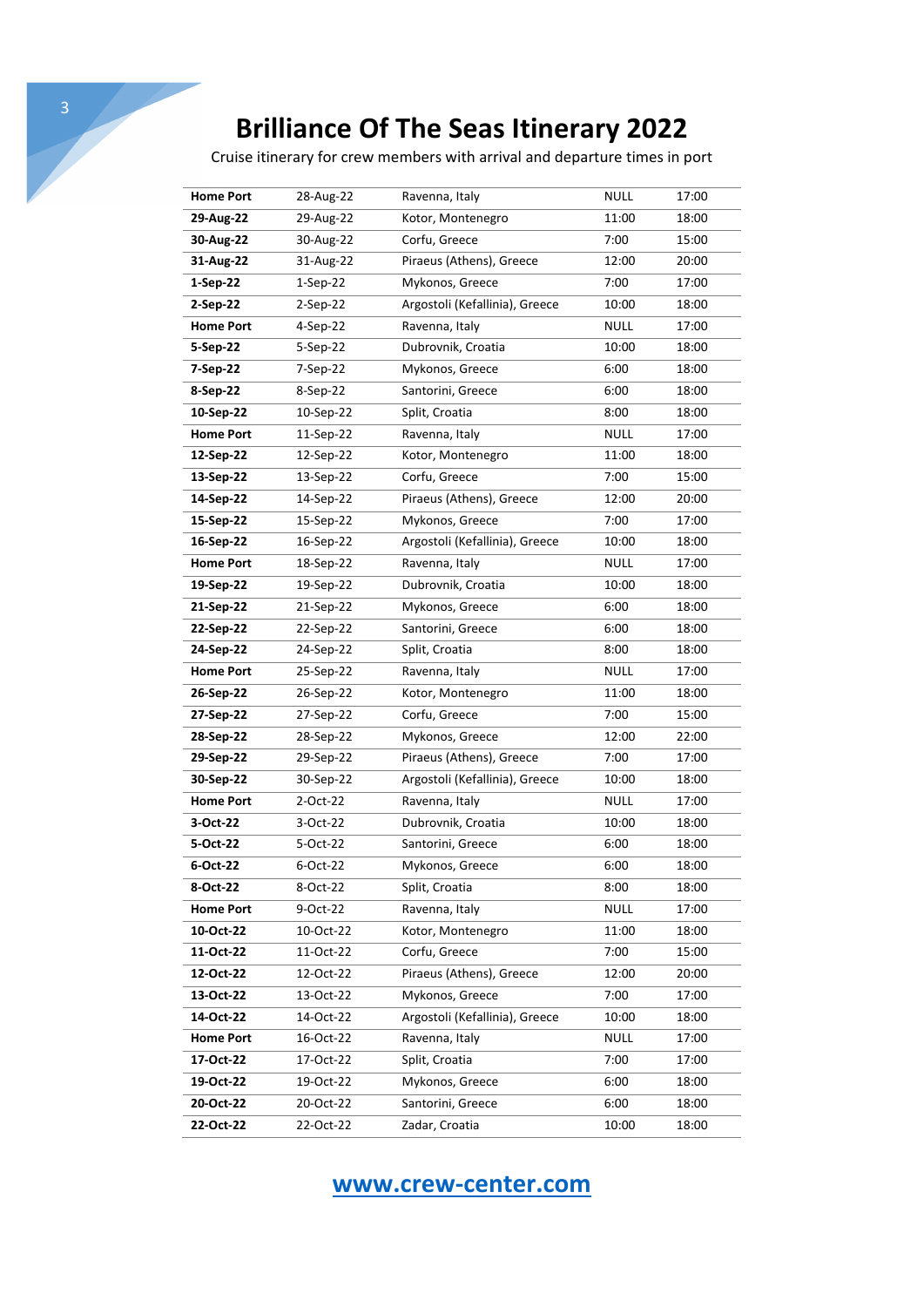4

Cruise itinerary for crew members with arrival and departure times in port

| <b>Home Port</b> | 23-Oct-22              | Ravenna, Italy                 | <b>NULL</b> | 17:00 |
|------------------|------------------------|--------------------------------|-------------|-------|
| 24-Oct-22        | 24-Oct-22              | Kotor, Montenegro              | 11:00       | 18:00 |
| 25-Oct-22        | 25-Oct-22              | Corfu, Greece                  | 7:00        | 15:00 |
| 26-Oct-22        | 26-Oct-22              | Piraeus (Athens), Greece       | 12:00       | 20:00 |
| 27-Oct-22        | 27-Oct-22              | Mykonos, Greece                | 7:00        | 17:00 |
| 28-Oct-22        | 28-Oct-22              | Argostoli (Kefallinia), Greece | 10:00       | 18:00 |
| <b>Home Port</b> | 30-Oct-22              | Ravenna, Italy                 | <b>NULL</b> | 17:00 |
| 31-Oct-22        | 31-Oct-22              | Split, Croatia                 | 8:00        | 19:00 |
| 1-Nov-22         | 1-Nov-22               | Bari, Italy                    | 8:00        | 19:00 |
| 2-Nov-22         | 2-Nov-22               | Corfu, Greece                  | 8:00        | 17:00 |
| 3-Nov-22         | 3-Nov-22               | Messina, Sicily                | 8:00        | 19:00 |
| 4-Nov-22         | 4-Nov-22               | Naples, Italy                  | 8:00        | 18:00 |
| <b>Home Port</b> | 5-Nov-22               | Civitavecchia (Rome), Italy    | <b>NULL</b> | 17:00 |
| 7-Nov-22         | 7-Nov-22               | Cartagena, Spain               | 7:00        | 17:00 |
| 9-Nov-22         | 9-Nov-22               | Arrecife, Canary Islands       | 10:00       | 20:00 |
| 10-Nov-22        | 10-Nov-22              | Gran Canaria, Canary Islands   | 7:00        | 18:00 |
| 11-Nov-22        | 11-Nov-22              | St Cruz De La Palma, Canary    | 7:00        | 16:00 |
|                  |                        | Islands                        | <b>NULL</b> | 17:00 |
| <b>Home Port</b> | 20-Nov-22<br>22-Nov-22 | Tampa, Florida                 | 7:00        |       |
| 22-Nov-22        |                        | Cozumel, Mexico                |             | 16:00 |
| 23-Nov-22        | 23-Nov-22              | George Town, Grand Cayman      | 9:00        | 17:00 |
| 24-Nov-22        | 24-Nov-22              | Costa Maya, Mexico             | 11:00       | 19:00 |
| <b>Home Port</b> | 26-Nov-22              | Tampa, Florida                 | <b>NULL</b> | 16:00 |
| 28-Nov-22        | 28-Nov-22              | George Town, Grand Cayman      | 7:00        | 16:00 |
| 29-Nov-22        | 29-Nov-22              | Cozumel, Mexico                | 10:00       | 20:00 |
| <b>Home Port</b> | 1-Dec-22               | Tampa, Florida                 | <b>NULL</b> | 16:00 |
| 3-Dec-22         | 3-Dec-22               | Cozumel, Mexico                | 7:00        | 18:00 |
| <b>Home Port</b> | 5-Dec-22               | Tampa, Florida                 | <b>NULL</b> | 16:00 |
| 7-Dec-22         | 7-Dec-22               | Cozumel, Mexico                | 7:00        | 16:00 |
| 8-Dec-22         | 8-Dec-22               | George Town, Grand Cayman      | 10:00       | 18:00 |
| <b>Home Port</b> | 10-Dec-22              | Tampa, Florida                 | NULL        | 16:00 |
| 12-Dec-22        | 12-Dec-22              | Cozumel, Mexico                | 7:00        | 16:00 |
| 13-Dec-22        | 13-Dec-22              | George Town, Grand Cayman      | 10:00       | 18:00 |
| Home Port        | 15-Dec-22              | Tampa, Florida                 | <b>NULL</b> | 16:00 |
| 16-Dec-22        | 16-Dec-22              | Key West, Florida              | 11:00       | 17:00 |
| 17-Dec-22        | 17-Dec-22              | Nassau, Bahamas                | 10:00       | 20:00 |
| <b>Home Port</b> | 19-Dec-22              | Tampa, Florida                 | <b>NULL</b> | 16:00 |
| 21-Dec-22        | 21-Dec-22              | George Town, Grand Cayman      | 7:00        | 16:00 |
| 22-Dec-22        | 22-Dec-22              | Cozumel, Mexico                | 10:00       | 20:00 |
| <b>Home Port</b> | 24-Dec-22              | Tampa, Florida                 | <b>NULL</b> | 16:00 |
| 26-Dec-22        | 26-Dec-22              | Cozumel, Mexico                | 7:00        | 16:00 |
| 27-Dec-22        | 27-Dec-22              | George Town, Grand Cayman      | 10:00       | 18:00 |
| <b>Home Port</b> | 29-Dec-22              | Tampa, Florida                 | <b>NULL</b> | 16:00 |
| 31-Dec-22        | 31-Dec-22              | Cozumel, Mexico                | 7:00        | 18:00 |